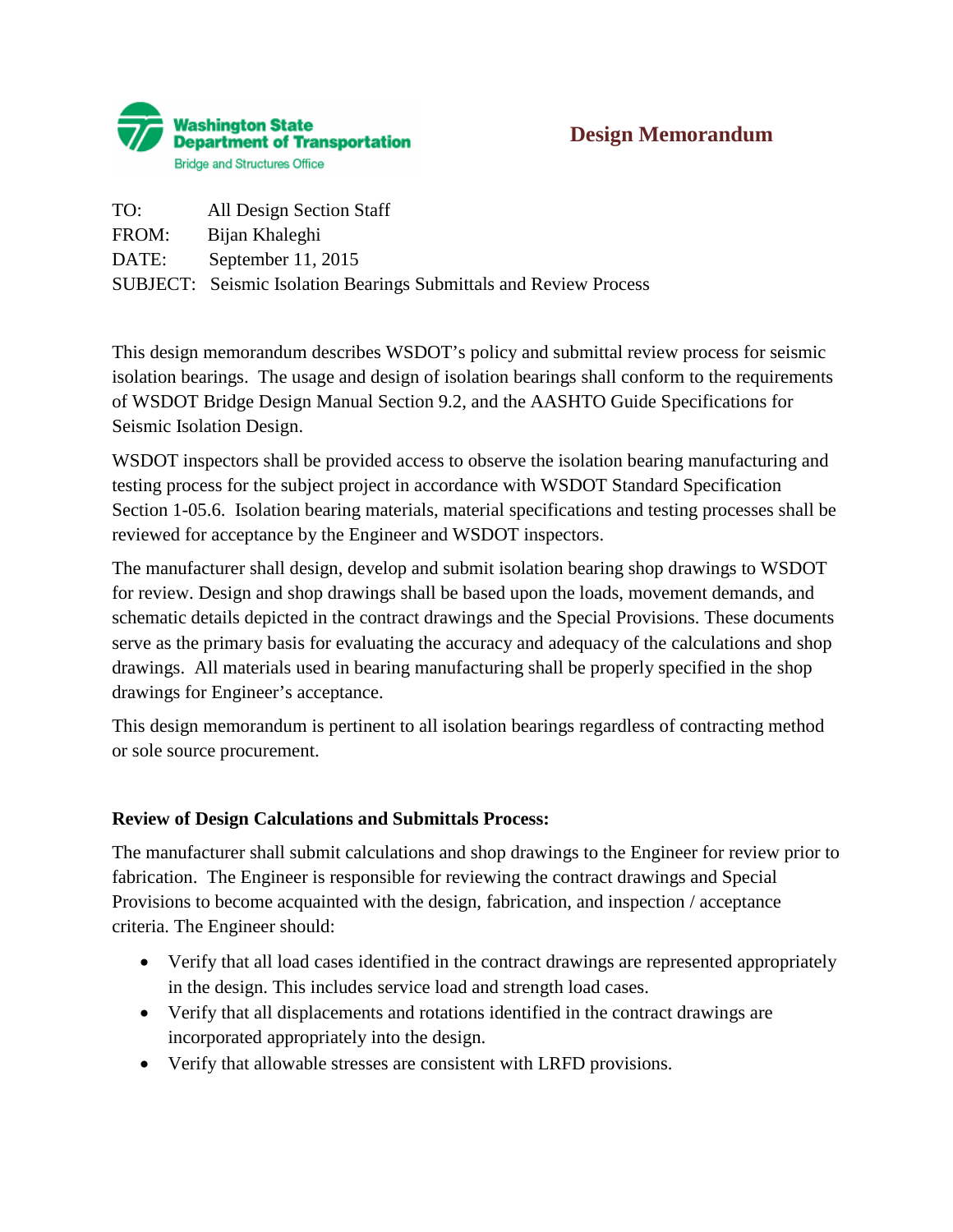## **Review of Shop Drawings Requirements:**

Review of the shop drawings submittal includes, at a minimum, the following:

- Verify that stamped and signed calculations and shop drawings are provided.
- Verify that shop drawings include plan and elevation views of the assembled bearing and details of each of its constituent components, showing dimensions and tolerances.
- Verify that all component materials conform to the requirements of the Special Provisions.
- Verify that component flatness tolerances and surface roughness requirements are shown on the shop drawings and are consistent with the Special Provisions.
- Verify that appropriate corrosion protection system details (galvanization, paint) on steel components, bolts, and washers are designated on the shop drawings and are in conformance with the Special Provisions and the Standard Specifications.
- Verify that the bearings have been detailed to accommodate full inspection and removal and replacement of all components that are subject to wear.
- Verify that adequate clearances, including tolerances, are provided between components to accommodate all movements.
- Verify that positive connections are provided between all components to assure individual components will not separate under unanticipated (seismic) movements. Verify that these connections have been designed to accommodate the loads shown on the contract drawings.
- Verify that the shop drawings stipulate handling and storage requirements for both shipment and jobsite storage.
- Verify that masonry and sole plates and their appropriate connections are integrated into the bearing design.
- Verify the specific directives provided for setting the bearings as a function of bridge temperature. This includes a rational method for assessing the temperature of the superstructure.
- Verify that the grouting procedure and shim requirements underneath the masonry plate are clearly depicted on the shop drawings.
- Verify that the shop drawings note that all bearings shall be marked for location and orientation as required by the Special Provisions.

## **Background:**

This policy memorandum is to ensure that isolation bearings used for WSDOT projects are properly designed, manufactured, and inspected in accordance with project requirements. All materials used in bearing manufacturing, dimensions, coating, sealing, etc. shall be clearly specified in the contract document for future repairs and replacement if necessary. This is regardless of project contracting method or sole source procurement.